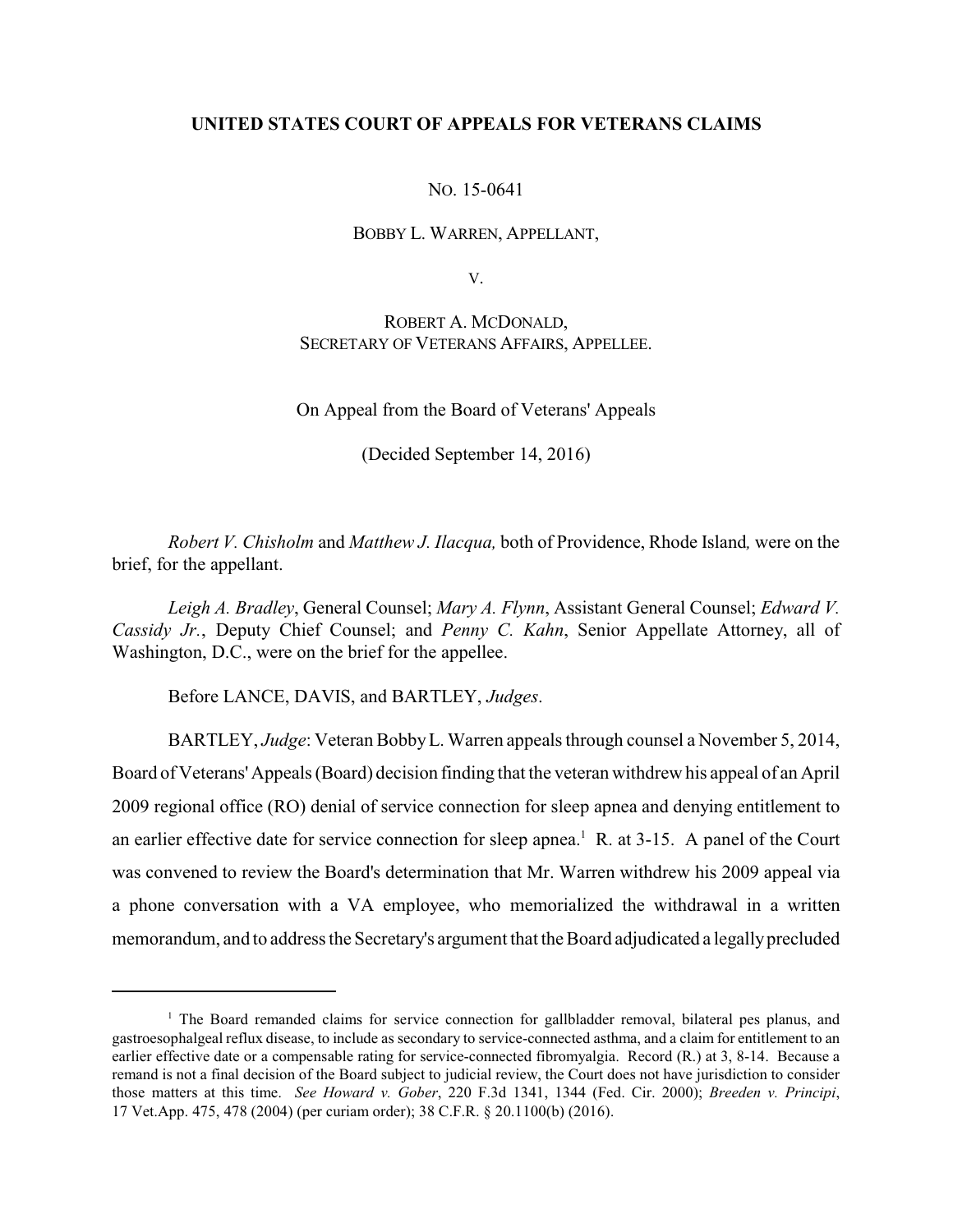freestanding earlier effective date issue. *See Frankel v. Derwinski*, 1 Vet.App. 23, 25-26 (1990). We hold that the Board clearly erred in determining that Mr. Warren withdrew his appeal of the April 2009 RO decision and that the Board wrongly adjudicated an earlier effective date issue not on appeal and over which the Board did not have jurisdiction. Accordingly, the Court will reverse the Board's November 5, 2014, finding that Mr. Warren withdrew his appeal of the April 2009 RO decision and remand the matter of the December 2008 claim for service connection for sleep apnea for further development, if necessary, and readjudication consistent with this decision.

# **I. FACTS**

Mr. Warren served on active duty in the U.S. Army from June 1984 to October 1991. R. at 800. He was diagnosed with sleep apnea in 2008, he filed a claim for service connection for sleep apnea in December 2008, and the RO denied this claim in April 2009. R. at 339, 504, 507, 582. The RO received Mr. Warren's Notice of Disagreement (NOD) in May 2009. R. at 498. In an August 2009 Appeal Election Form, he elected to have his appeal processed by a decision review officer rather than through the traditional appeal process. R. at 476. On April 7, 2010, the RO issued a Statement of the Case (SOC) continuing to deny service connection for sleep apnea because there was no evidence of a chronic condition during service. R. at. 416.

In a statement in support of claim dated March 31, 2010, Mr. Warren stated: "I am withdrawing my request for a Decision Review Officer (DRO) to review VA's denial of my request for service connection for Obstructive Sleep Apnea. I am instead requesting a [Board] hearing." R. at 368, 380. This statement was received by VA on April 7, 2010, and accepted as VA Form 9 (an appeal to the Board) on April 28, 2010.<sup>2</sup> *Id.* On April 29, 2010, the veteran's representative submitted a statement reiterating Mr. Warren's desire for a Board hearing to address, inter alia, the issue of service connection for obstructive sleep apnea, as he had previously indicated on his VA Form 9. R. at 376; *see also* R. at 377 (certification of appeal request).

On April 30, 2010, a VA employee noted on VA Form 21-0820, Report of General Information, that she spoke to Mr. Warren via telephone and that the "[v]eteran would like to

<sup>&</sup>lt;sup>2</sup> The record contains two copies of the statement, one noting date of receipt as April 7, 2010, and the other noting date of receipt as April 28, 2010.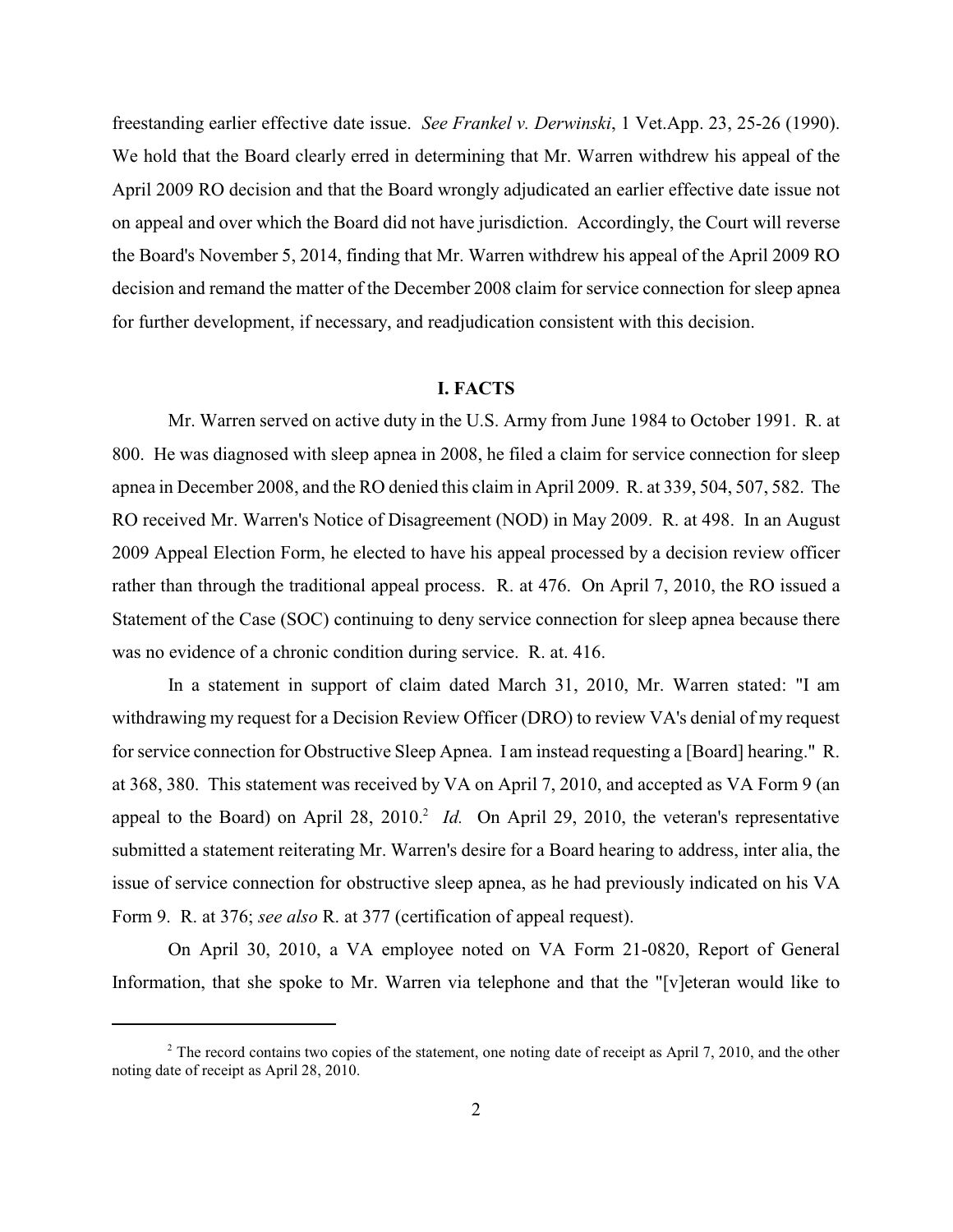withdraw [the] sleep apnea condition from the pending appeal NOD dated 5/11/2009." R. at 366 (a date stamp indicates that the RO received the form on May 4, 2010). A May 3, 2010, report of general information form completed by a different VA employee noted that the "[v]eteran called to inform us that he would like a travel board hearing. He was not sure if this was stated on his Form 9 that was received April 28, 2010." R. at 365 (referencing the VA filing in which Mr. Warren requested, as to his sleep apnea claim, to withdraw from the DRO process). On May 5, 2010, the RO certified to the Board Mr. Warren's obstructive sleep apnea claim and noted that a travel board hearing was requested. R. at 305.

On May 28, 2010, Mr. Warren's representative submitted a letter to the RO stating "we are submitting the attached material in support of the *pending* claim for benefits." R. at 359-60 (emphasis added). The attached documents included a physician's statement that treatment and medication for Mr. Warren's service-connected asthma caused his obstructive sleep apnea. R. at 360, 362-63. The RO apparently considered this a new claim, and on June 8, 2010, sent the veteran a Veterans Claims Assistance Act (VCAA) development letter, notifying him that it was working on his claim for service connection for sleep apnea secondary to asthma. R. at 352. The RO stated that Mr. Warren had been denied service connection for obstructive sleep apnea in April 2009, the appeal period for that decision had expired and the decision was final, and thus the RO required new and material evidence to reopen his claim. *Id.*

Mr. Warren underwent a subsequent VA examination in July 2010. R. at 338. The July 2010 examiner concluded that the veteran's sleep apnea was at least as likely as not caused by his serviceconnected asthma and provided a rationale for that determination. R. at 344-45.

In September 2010, the RO granted service connection for obstructive sleep apnea secondary to service-connected asthma with fatigue, with a 50% evaluation, effective May 28, 2010. R. at 325- 26, 331. As to the effective date assigned, the RO stated that on May 11, 2009, it had received Mr. Warren's NOD regarding the April 2009 decision that denied service connection for sleep apnea and on May 4, 2010, received his withdrawal of the sleep apnea appeal claim. R. at 331. The RO noted that it received his "request to reopen this issue secondaryto service[-]connected asthma with fatigue on May 28, 2010," and so assigned that as the effective date. R. at 331-32. The record does not show any appeal documents regarding this claim stream.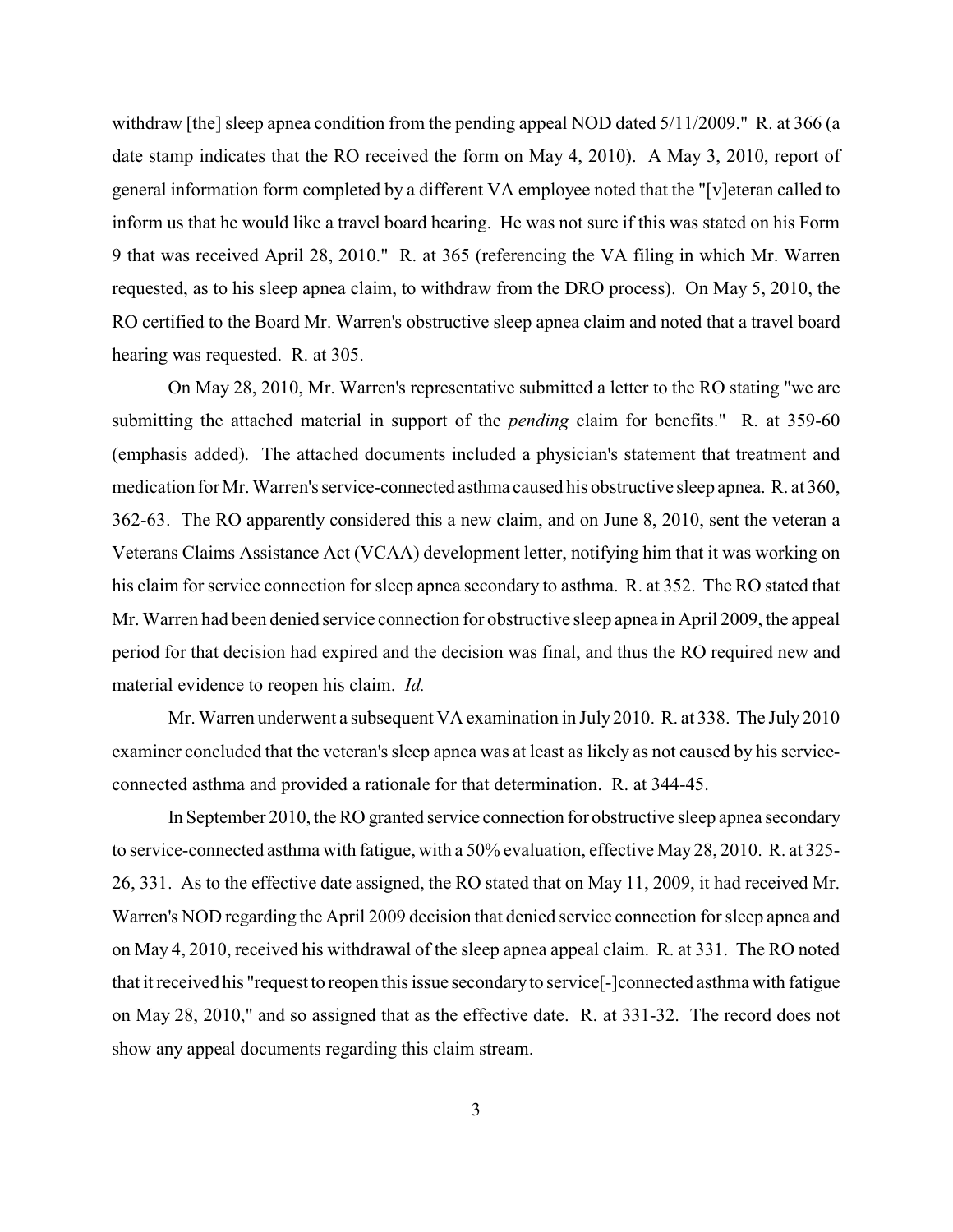In April 2013, Mr. Warren inquired to VA about the status of the travel Board hearing he requested in February 2010. R. at 105. He noted that VA's failure to schedule the hearing adversely impacted his pending appeal and that VA had issued other rating decisions "pertaining to [his] file," but no action had been taken with regard to his Board hearing. *Id*.

During the June 2013 Board hearing, the Board member characterized the issues on appeal as including service connection for sleep apnea. R. at 1455. The veteran's representative stated that the record contained a March 2010 statement that Mr. Warren wanted a Board hearing rather than a DRO conference for his sleep apnea claim. He argued a procedural error had been made, R. at 1459, and that the April 2010 report of general information indicating that the veteran wished to withdraw his sleep apnea claim was a misrepresentation of the veteran's wishes, R. at 1454, 1456-57. He explained that the veteran contacted VA in April 2010 to withdraw the sleep apnea claim from DRO review so he could proceed to a Board hearing, not to withdraw his sleep apnea claim entirely. R. at 1457-58. After the representative's statements, the Board member said she would review the claims file and decipher what had happened. R. at 1458.

In November 2014, the Board issued the decision on appeal. R. at 3-15. First, the Board noted that the appeal was from an April 2009 RO denial of service connection for sleep apnea. R. at 4. The Board then characterized the issue on appeal as entitlement to an effective date earlier than May 28, 2010, for service connection for sleep apnea. R. at 3. The Board stated that the April 30, 2010, report of general information received by the RO on May 4, 2010, "contained all information necessary to properly withdraw an appeal required by 38 C.F.R. § 20.204, that the claim was properly withdrawn as of [that] time," and that there was "no prohibition against a [v]eteran being able to withdraw a claim over the telephone." R. at 5, 7-8. The Board then found that the proper effective date of benefits for sleep apnea was May 28, 2010, because on that date Mr. Warren had "submitted further evidence in support of his claim for service connection for sleep apnea that had previously been properly withdrawn." R. at 8. This appeal followed.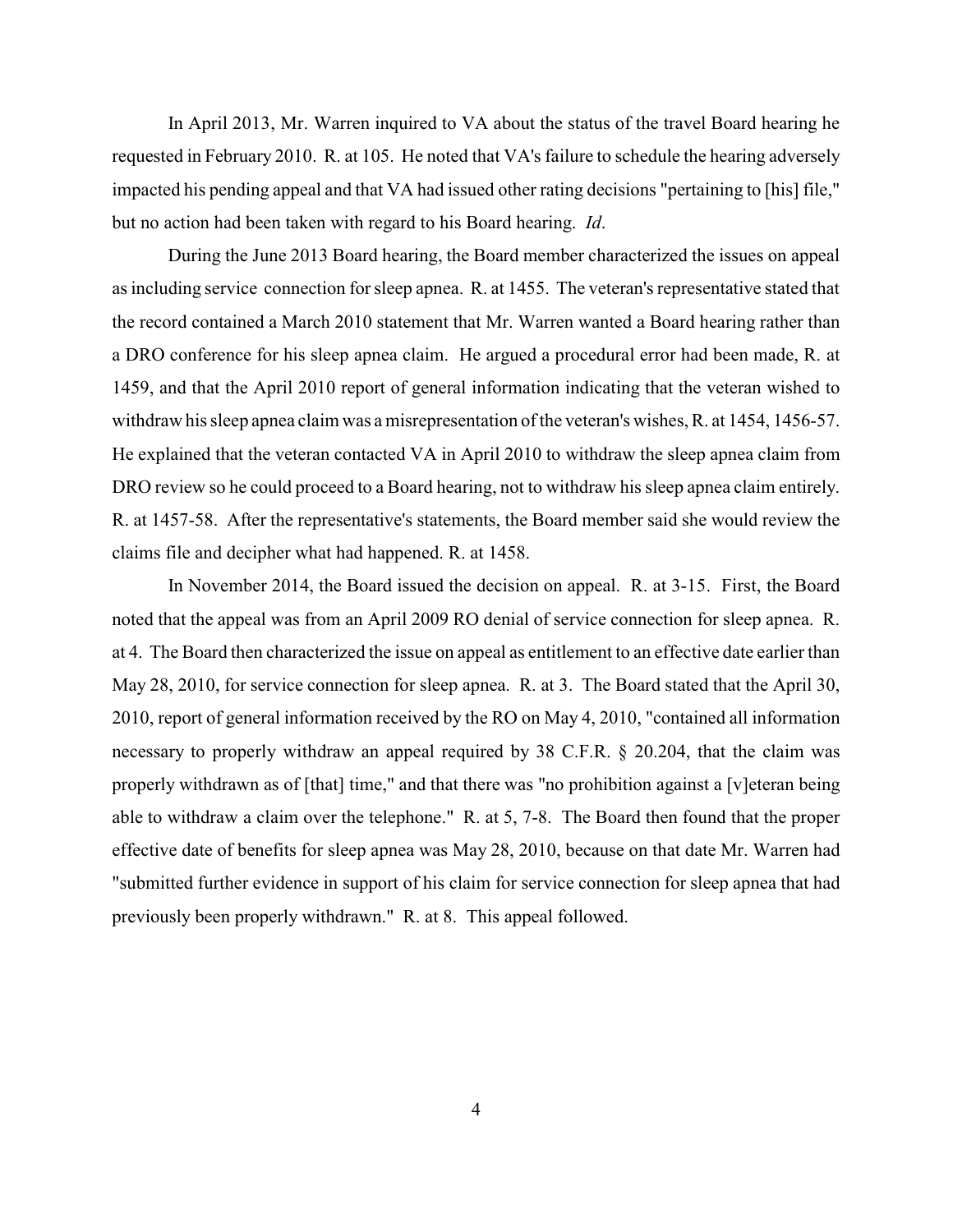#### **II. ANALYSIS**

#### A. Parties' Arguments

Mr. Warren argues that the Board failed to apply the proper legal standard in finding that he withdrew his December 2008 claim. Appellant's Brief (Br.) at 5-7. The Secretary does not address this argument,<sup>3</sup> instead asserting that the Board adjudicated a legally precluded freestanding earlier effective date issue and therefore the Court must vacate the Board decision and dismiss the appeal. Secretary's Br. at 9-12. The veteran counters that because there was no valid withdrawal of the December 2008 claim, the Board had jurisdiction over the issue that was on appeal–the April 2009 RO denial of service connection for sleep apnea. Appellant's Br. at 11.

#### B. Board Analysis as to Withdrawal of Appeal

A Board determination that a claimant withdrew his or her appeal is a finding of fact subject to the "clearly erroneous" standard of review set forth in 38 U.S.C. § 7261(a)(4). *See Kalman v. Principi*, 18 Vet.App. 522, 524 (2004). The Court will reverse a factual finding of the Board when, after reviewing the evidence of record, the Court is left with "'a definite and firm conviction that a mistake has been committed.'" *Gilbert v. Derwinski*, 1 Vet.App. 49, 53 (1990), (quoting *United States v. U.S. Gypsum Co.*, 333 U.S. 364 (1948)). "[T]his Court is not permitted to substitute its judgment for that of the [Board] on issues of material fact; if there is a plausible basis in the record for the factual determinations of the [Board], the Court cannot overturn them." *Id.*

Here, the Board found that the April 30, 2010, Report of General Information form "contained all information necessary to properly withdraw an appeal required by 38 C.F.R. § 20.204." R. at 8. Section 20.204(a) states that "[o]nly an appellant, or an appellant's authorized representative, maywithdraw an appeal" and § 20.204(b) states that "[e]xcept for appeals withdrawn on the record at a hearing, appeal withdrawals must be in writing." Withdrawal of an appeal is only effective where withdrawal is explicit, unambiguous, and done with a full understanding of the consequences of such action on the part of the claimant. *See DeLisio v. Shinseki*, 25 Vet. App. 45, 57 (2011); *see also Kalman*, 18 Vet.App. at 524 (reversing a Board finding that a veteran withdrew his appeal where his statement regarding the "only issue remaining," in context, referred to resolving

<sup>&</sup>lt;sup>3</sup> The Court notes that the Secretary stated in passing that Mr. Warren's argument as to withdrawal of his appeal may have merit. Secretary's Br. at 12.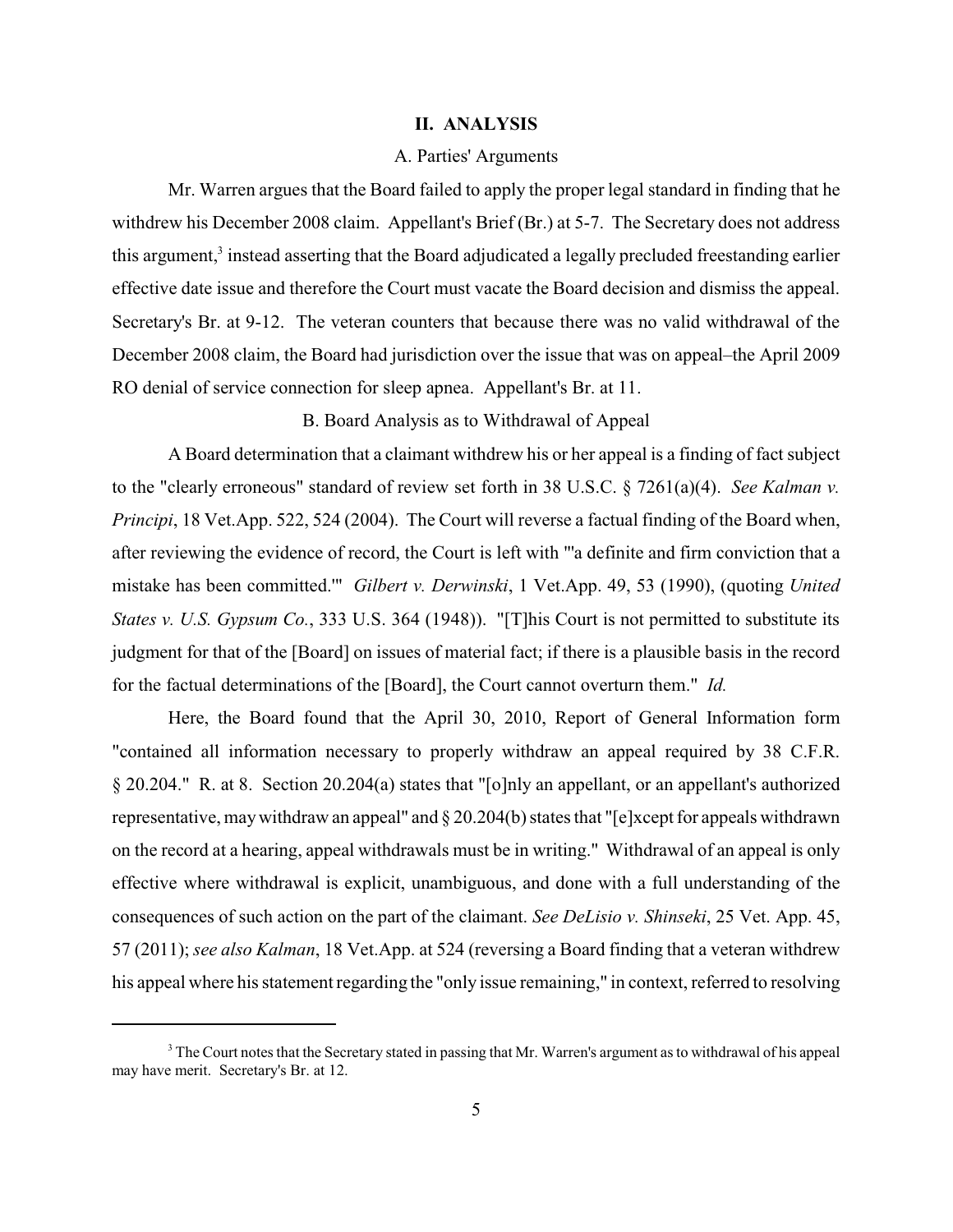the location of a video hearing and not limiting the issues on appeal); *Verdon v. Brown*, 8 Vet.App. 529, 533 (1996) (setting aside a Board finding that a veteran withdrew his appeal as to the appropriate evaluation where a letter to his representative stated he had "come to an agreement" with his evaluation, one representative omitted mentioning the evaluation, and a second representative actually argued the evaluation issue); *Isenbart v. Brown*, 7 Vet.App. 537, 541 (1995) (where, during a hearing, a veteran enumerated certain issues and stated that there were no additional issues, the Court found that "these few words spoken orally" did not provide "the formality or specificity that withdrawal [of an NOD] requires").

In *Hanson v. Brown*, the Court affirmed a Board finding that the veteran withdrew his claim for service connection for post-traumatic stress disorder (PTSD). 9 Vet.App. 29, 31-32 (1996). The Board based its finding primarily on a report of contact form completed by a VA social worker assigned to conduct an in-person PTSD evaluation. The report of contact form indicated that the veteran had been scheduled in error for the evaluation, claimed he had no emotional problems and had not applied for service connection for PTSD, and only wished to pursue an ankle disability claim. *Id.* The Court determined that "other contemporaneous circumstances" in addition to the report of contact form supported the finding that the PTSD claim was withdrawn, including that VA did not perform a psychiatric examination, the veteran did not mention PTSD in his NOD, the SOC focused only on his ankle issue, and the veteran did not object to VA's failure to adjudicate service connection for PTSD. *Id*.

Although the Court in *Hanson* found that the veteran withdrew his claim based primarily on the content of a report of contact form, that case differs from Mr. Warren's. First, the social worker in *Hanson* met with the veteran in person when she completed the form that indicated withdrawal. *See id*. at 30. Here, the VA employee spoke to Mr. Warren over the telephone only. Second, unlike in *Hanson*, there is considerable evidence that Mr. Warren did not intend to withdraw his 2008 sleep apnea claim when he called VA in April 2010. Instead, the following evidence indicates that Mr. Warren merelywished to remove his sleep apnea claim from the DRO process and that, even after the April 2010 purported withdrawal, he believed that his sleep apnea claim was still pending on appeal: the veteran's March 31, 2010, statement, later accepted by VA as a VA Form 9, in which Mr. Warren stated that he was withdrawing his request *for DRO review* of the sleep apnea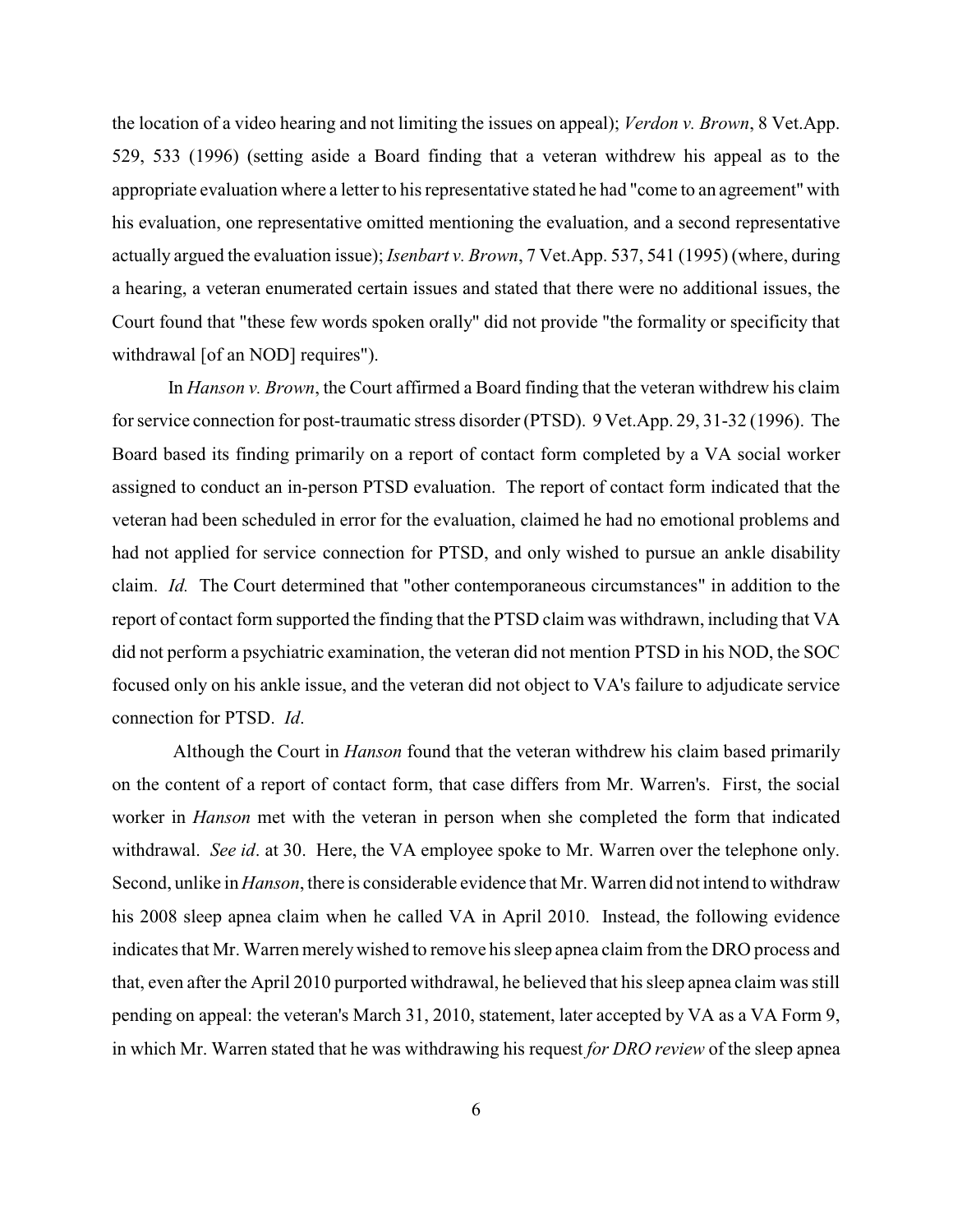claim and was instead requesting a Board hearing, R. at 368, 380; the veteran's April 29, 2010, statement reiterating his desire for a Board hearing to address, inter alia, service connection for sleep apnea, R. at 376; the May 3, 2010, report of general information noting that the veteran wanted a Board hearing and was unsure if this was stated on his VA Form 9, a document that referenced only withdrawing his sleep apnea claim *from the DRO process*, R. at 365; the veteran's May 28, 2010, letter in which he stated that he was submitting a private physician's statement that his serviceconnected asthma caused his sleep apnea "in support of the pending claim for benefits," R. at 359-63; and the representative's June 2013 Board hearing statement that when Mr. Warren contacted VA in April 2010, he did not wish to withdraw his sleep apnea claim but wanted only to withdraw that claim from DRO review so he could proceed directly to the Board, R. at 1457-58.

On the record as a whole, the Court is left with the definite and firm conviction that the Board committed a mistake by finding that Mr. Warren withdrew his appeal. *See Gilbert*, 1 Vet.App. at 53. Therefore, the Court holds that the Board determination that the veteran withdrew his appeal of the April 2009 RO decision denying service connection for sleep apnea is clearly erroneous and that portion of the Board decision will be reversed. *See* 38 U.S.C. § 7261(a)(4); *Kalman*, 18 Vet.App. at 525.

### C. Mischaracterization of the Issue on Appeal

The veteran argues that, because there was no valid withdrawal of his appeal, the Board had jurisdiction to decide the issue of service connection for sleep apnea and thus mischaracterized the issue on appeal as entitlement to an earlier effective date. In essence, he argues that the correct issue on appeal, based on his 2008 claim, is entitlement to service connection for sleep apnea. *See* Appellant's Br. at 11; Reply Br. at 4. The Secretary does not address the veteran's withdrawal arguments. Instead, he counters that the Board adjudicated a legally precluded freestanding earlier effective date claim in its November 2014 decision. Secretary's Br. at 9. He acknowledges that this appeal "veered off the appropriate legal course at the June 2013 Board hearing, at which time the Chairwoman, with affirmation by Appellant's counsel, incorrectly concluded that the 'question' was 'not service connection' but was the 'date that it was made effective, the date of the grant of service connection.'" Secretary's Br. at 10 (citing R. at 1458). He argues that the Board could only have adjudicated the issue of an effective date earlier than May 28, 2010, if the veteran had appealed the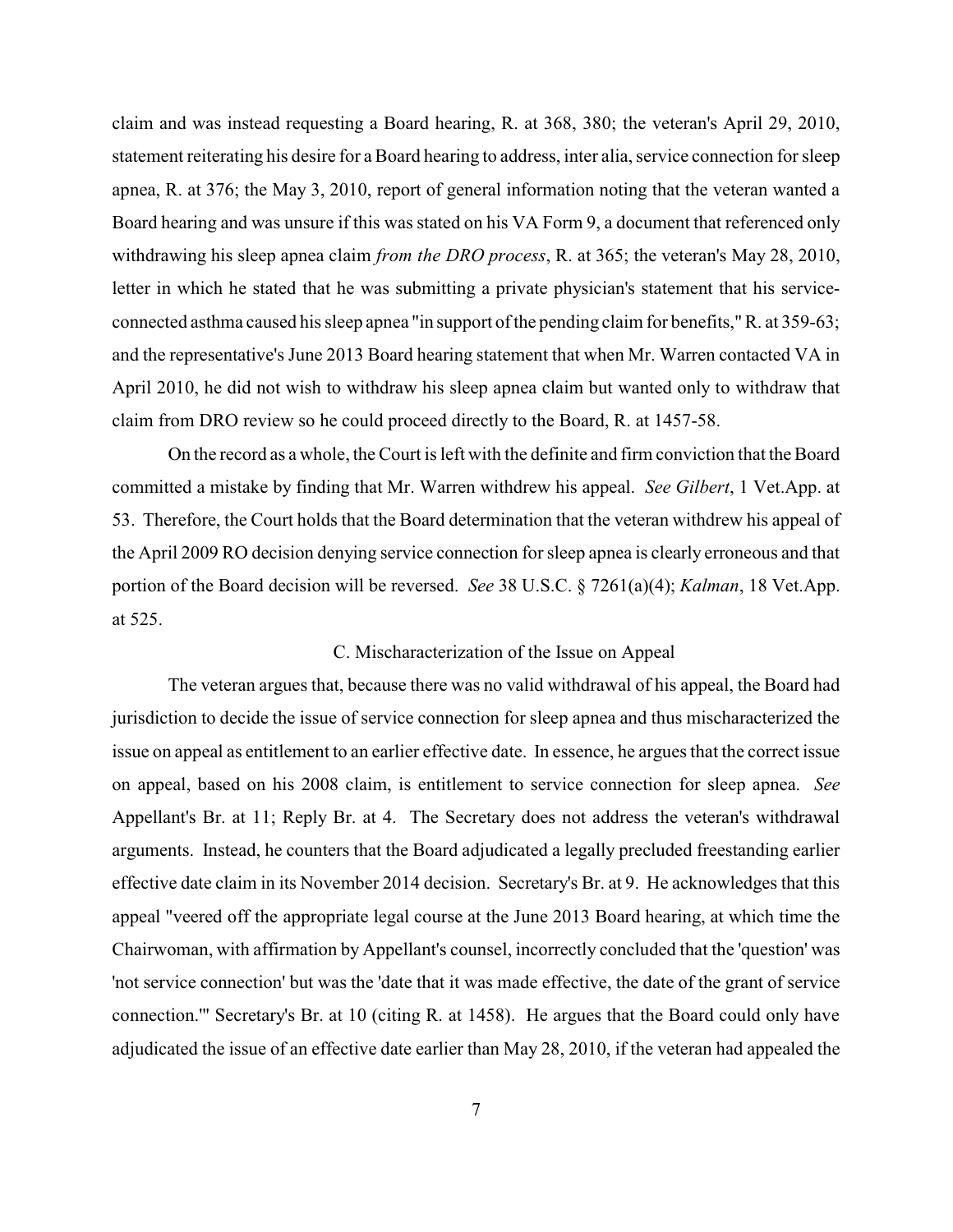September 2010 rating decision granting service connection for sleep apnea and assigning the May 28, 2010, effective date, and that he did not do so. *Id*. at 10-11. He argues that the only avenue through which the veteran might obtain an earlier effective date for service connection for sleep apnea is via a clear and unmistakable error (CUE) motion against the September 2010 rating decision. *Id*. at 11.

Initially, the Court notes that, like *Boyd v. McDonald*, where the Court discerned two claim streams–a 1990 claim to reopen and a February 2000 claim for an increased evaluation–this case involves a "complex procedural picture involving two claim streams." 27 Vet.App. 63, 66 (2014). Here, Mr. Warren filed a December 2008 claim for service connection for sleep apnea. R. at 504, 582. The RO denied this claim in April 2009, the veteran filed an NOD in May 2009, the RO continued to deny service connection for sleep apnea in an April 2010 SOC, and the veteran perfected his appeal on April 28, 2010. R. at 368, 380, 498, 504, 507. The Board thereafter determined that the appeal of the December 2008 claim for service connection for sleep apnea was withdrawn. Thus, the existence of any pending sleep apnea claim dating from December 2008 depends on whether the Board correctly determined that Mr. Warren withdrew his appeal of the 2008 claim for service connection for sleep apnea.

The second claim stream began in May 2010 when the RO construed Mr. Warren's May 28, 2010, submission, which included a physician's statement that treatment and medication for Mr. Warren's service-connected asthma caused sleep apnea, R. at 360, 362-63, as a request to reopen a claim for service connection for sleep apnea as secondaryto service-connected asthma, R. at 331-32. This second claim stream arose based on VA's belief that the veteran had withdrawn his 2008 claim. In the course of this second claim stream, in September 2010 the RO granted service connection for sleep apnea secondary to service-connected asthma, effective the date of his purported claim to reopen, May 28, 2010. R. at 325-26, 331. The record does not show that Mr. Warren appealed the September 2010 decision.

Mr. Warren's December 2008 claim, which initiated the first claim stream, was a claim for service connection for sleep apnea. However, the Board twice mischaracterized his claim as one for an earlier effective date, first, during the June 2013 Board hearing when the Board member stated that the question seemed to be the appropriate effective date for sleep apnea, R. at 1458, and, second,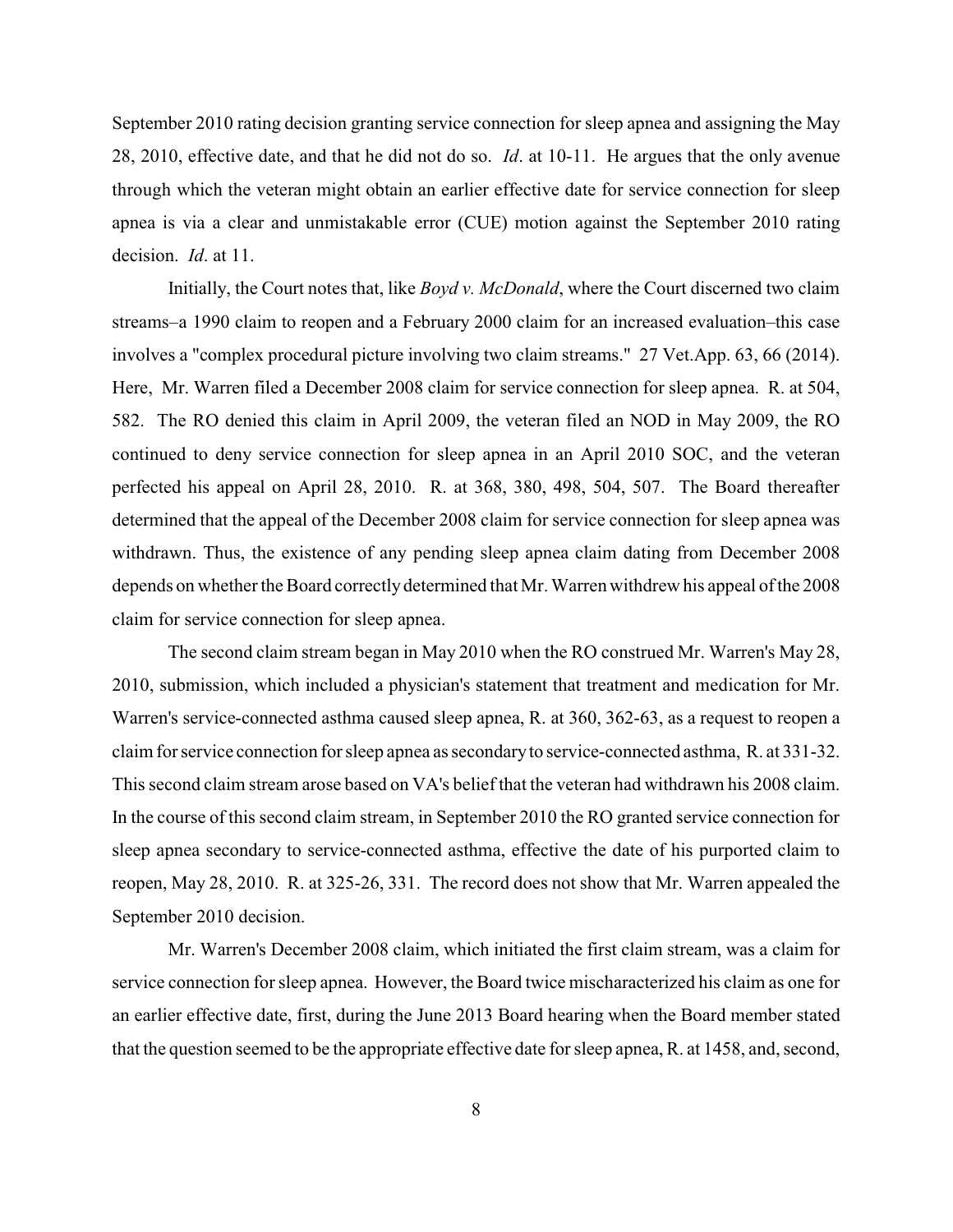in the decision on appeal where the Board identified the issue as entitlement to an effective date for service connection for sleep apnea earlier than May 28, 2010. R. at 3; *see Murphy v. Shinseki*, 26 Vet.App. 510, 513-14 (2014) (the Board's improper characterization of an issue was outside the scope of the veteran's appeal). The Board did not have authority, though, to determine the effective date of service connection for sleep apnea at the time of the November 5, 2014, decision. *See, e.g., id.* First, the earlier effective date issue had not been presented to and adjudicated by the RO. *See Jarrell v. Nicholson*, 20 Vet.App. 326, 330-32 (2006) (en banc) (holding that the Board lacks jurisdiction over an issue not first presented to and adjudicated by the RO). Moreover, the Board decision was an appeal from the April 2009 RO decision, part of the first claim stream, and, as noted, the issue was service connection for sleep apnea and not the effective date of such benefits. *See Boyd*, 27 Vet.App. at 66. In considering the issue as whether an effective date earlier than May 28, 2010, was warranted, the Board necessarily relied on the September 2010 RO decision because it was that decision that granted the May 28, 2010, effective date. However, as outlined above, the May 2010 claim stream is separate from the December 2008 claim stream and the issue before the Board at the time of its November 2014 decision was service connection for sleep apnea based on the veteran's December 2008 claim, not an effective date earlier than May 2010 for service connection for sleep apnea. *See Murphy*, 26 Vet.App. at 513-14.

Caselaw is clear that, because the veteran timely appealed the April 2009 RO decision denying the December 2008 claim, only a Board decision can resolve the December 2008 claim. *See Jones v. Shinseki*, 23 Vet.App. 122, 125 (2009) (where a claim is placed in appellate status by virtue of filing of an NOD, a subsequent RO decision does not resolve the appeal), *aff'd*, 619 F.3d 1368 (Fed. Cir. 2010); *Juarez v. Peake*, 21 Vet.App. 537, 543 (2008) (citing *Myers v. Principi*, 16 Vet.App. 228 (2002)) (once an NOD has been filed, further RO decisions cannot resolve the appeal that remains pending before the Board; only a subsequent Board decision can resolve an initiated, but not completed, appeal). The September 2010 RO decision could not resolve Mr. Warren's appeal of his December 2008 sleep apnea claim because, by virtue of his appeal, the Board, not the RO, had jurisdiction over it. The decision of the lower adjudicative body, the RO, cannot finally decide an issue already on appeal to the Board, the higher administrative appellate body. *See Jones*, 23 Vet.App. at 125 ("an appeal can only be resolved by an appellate body, i.e., the Board").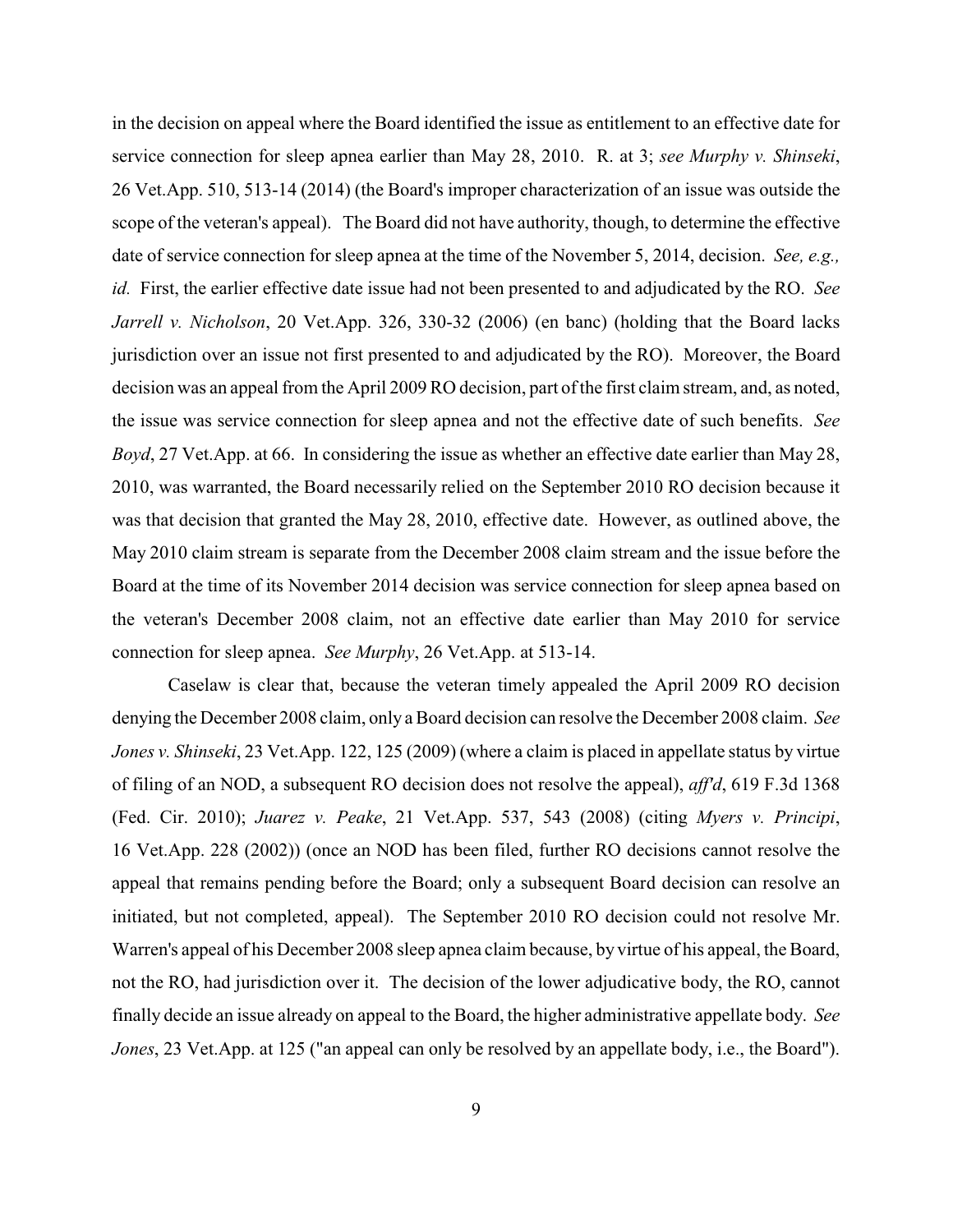The Court notes that, although the May 2010 claim stream also involved a claim for service connection for sleep apnea, albeit based on a purported claim to *reopen* the December 2008 sleep apnea claim, the resulting September 2010 RO decision was only able to grant service connection for sleep apnea effective May 28, 2010, and no earlier. *See* 38 U.S.C. § 5110(a) (the effective date that applies to a reopened claim for benefits is the date VA received the reopened claim or the date entitlement to the benefit arose, whichever is later). Although a Board decision was required to resolve Mr. Warren's appeal of his December 2008 claim, the November 2014 Board decision did not address the relevant issue on appeal (i.e., the issue of service connection for sleep apnea from December 2008); instead, it improperly focused on an issue not in appellate status, whether Mr. Warren was entitled to an earlier effective date for service connection for sleep apnea.

Given the foregoing, the Court agrees with the Secretary that the Board did not have jurisdiction to adjudicate an earlier effective date claim. Rather, it had jurisdiction to adjudicate the appeal of the December 2008 claim for entitlement to service connection for sleep apnea and any issue essentially related thereto, such as whether the veteran withdrew his appeal of that decision. *See Murphy*, 26 Vet.App. at 513-14; *Boyd*, 27 Vet.App. at 66; *Juarez*, 21 Vet.App. at 543; *Jarrell*, 20 Vet.App. at 330-32; *see also DeLisio*, 25 Vet.App. at 57.

Furthermore, because the Court holds that Mr. Warren's December 2008 claim was not withdrawn and is therefore pending, we reject the Secretary's argument that the veteran's onlyavenue to obtain service-connected disability benefits for sleep apnea prior to May 2010 is by filing a CUE motion as to the September 2010 RO decision. *See generally Roberson v. Principi*, 251 F.3d 1378, 1384 (Fed. Cir. 2001) (if a claim remains pending, there is no final decision on that issue and there is no final decision to revise on the basis of CUE and the claim must be adjudicated).

## D. Remand

The Court holds that the Board clearly erred when it determined that Mr. Warren withdrew his appeal of the April 2009 RO decision denying the December 2008 claim for service connection for sleep apnea, and thus reverses that portion of the Board decision. *See* 38 U.S.C. § 7261(a)(4); *Kalman*, 18 Vet.App. at 525; *Gilbert*, 1 Vet.App. at 53. Therefore, on remand, the Board must address the merits of the December 2008 claim. This would require it to consider Mr. Warren's May 28, 2010, submission–a physician's statement that the veteran's treatment and medication forservice